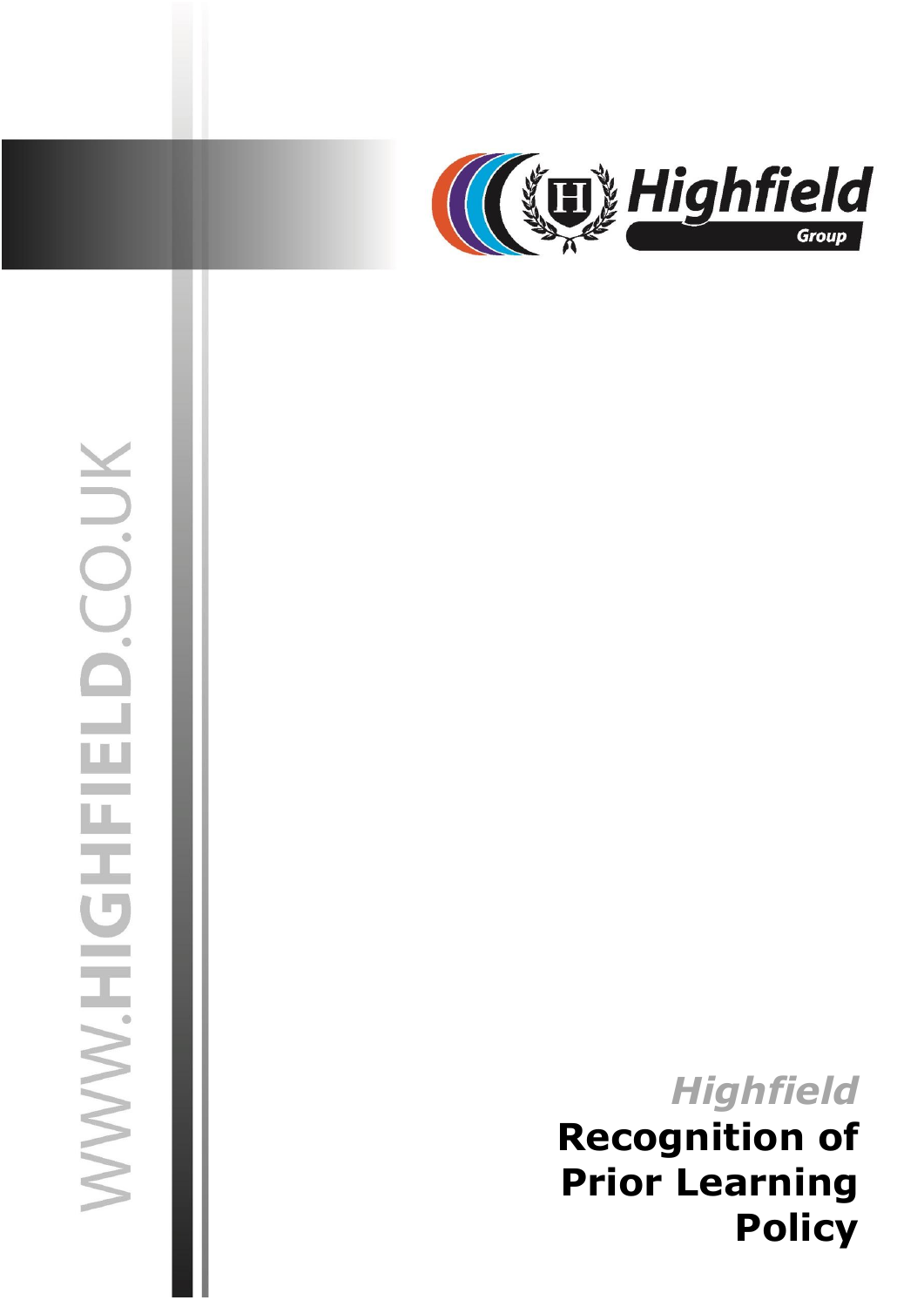

### 1. **Introduction**

- 1.1 This document describes the Highfields approach to Recognition of Prior Learning. This policy should be read in conjunction with all related Highfield documents, in particular the specifications for individual qualifications of interest.
- 1.2 This policy sets out the evidence of prior learning that will be required by Highfield, and the process and timelines for making an application for RPL.
- 1.3 For the purposes of this policy, 'prior learning' refers to demonstrable knowledge, skills and/or understanding acquired by the learner before the learner takes the qualification in question. 'Prior achievement' refers to prior learning that has been formally recognised by another organisation in the form of a certificate or some other form of documentary evidence.

### 2. **Audience**

2.1 This policy is intended for use by centres, learners and other users of Highfield qualifications.

### 3. **Review Arrangements**

3.1 The policy and associated arrangements will be kept under continuous review by Highfield to ensure appropriateness and effectiveness. In particular, a formal review of these arrangements will be carried out at least annually as part of our annual self-evaluation activities, with the outcomes being reported to board of Directors accordingly.

### 4. **Recognition of Prior Learning**

- 4.1 Highfield does not normally reduce or change the assessment requirements of Highfield qualifications on the grounds of the learner possessing prior learning or prior achievement.
- 4.2 Exceptions to 4.1 will be indicated in the relevant qualification specifications.
- 4.3 Centres may apply to use recognition of prior learning or prior achievement to reduce the amount of time spent in preparing the learner for assessment.
- 4.4 Centres wishing to use RPL as described in 4.3 must apply to Highfield before the learner is registered for the qualification(s) in question. Centres must provide evidence of the prior learning and/or prior achievement that is being claimed for the learner, and they must indicate what proportion of the learner's preparation time they are seeking exemption for.